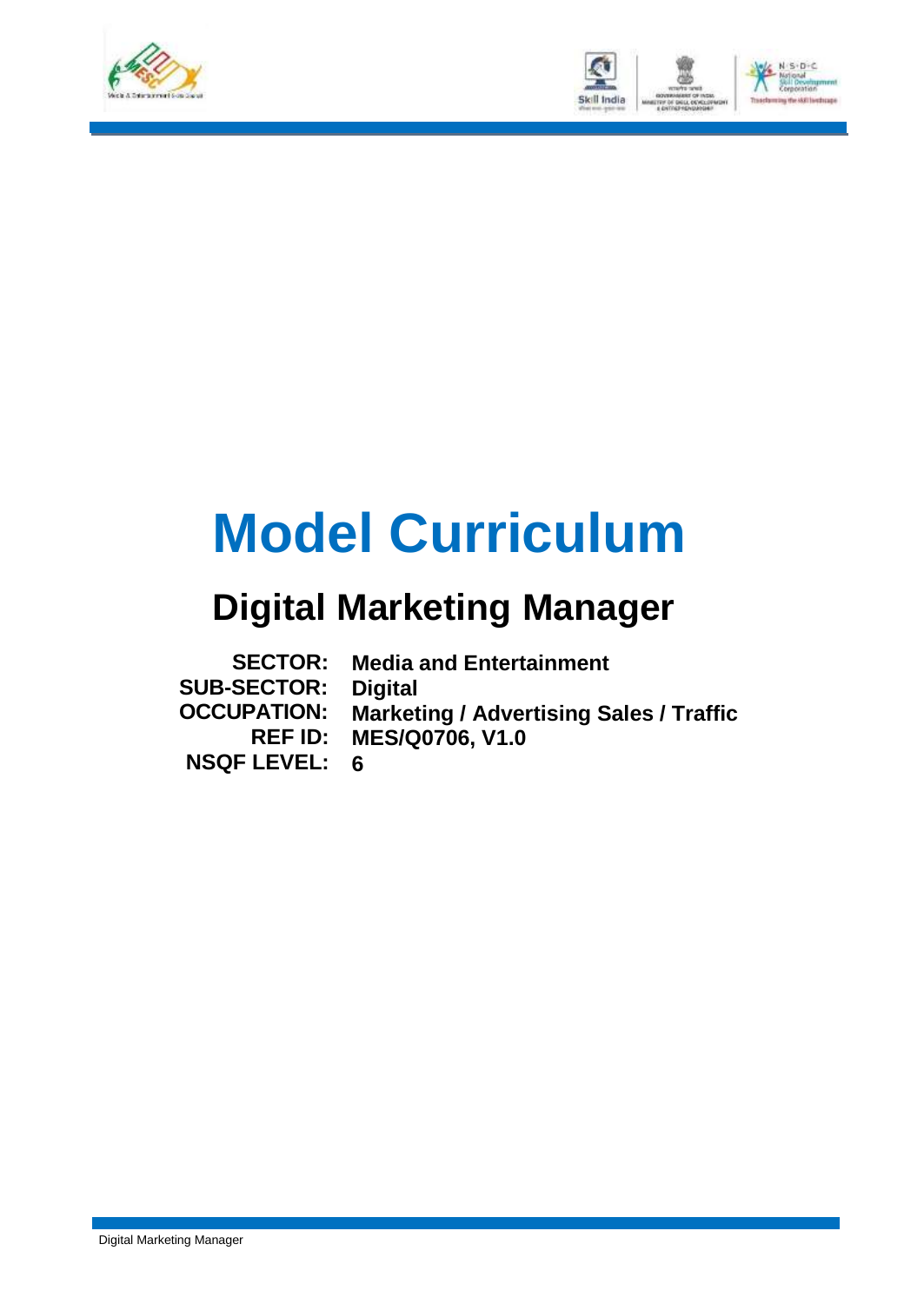



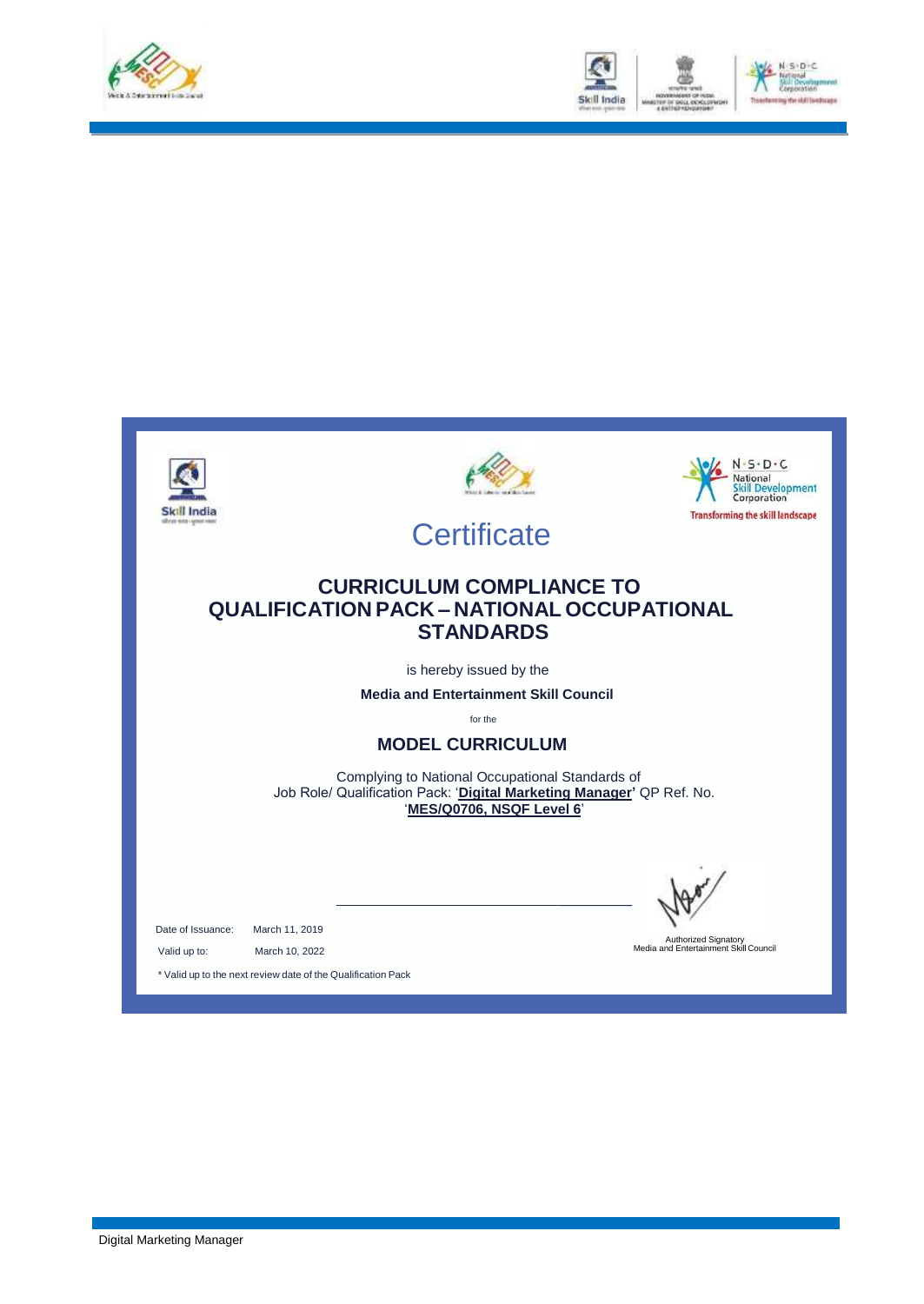



### **TABLE OF CONTENTS**

| 1. Curriculum                    | 01 |
|----------------------------------|----|
| 2. Trainer Prerequisites         | 06 |
| 3. Annexure: Assessment Criteria |    |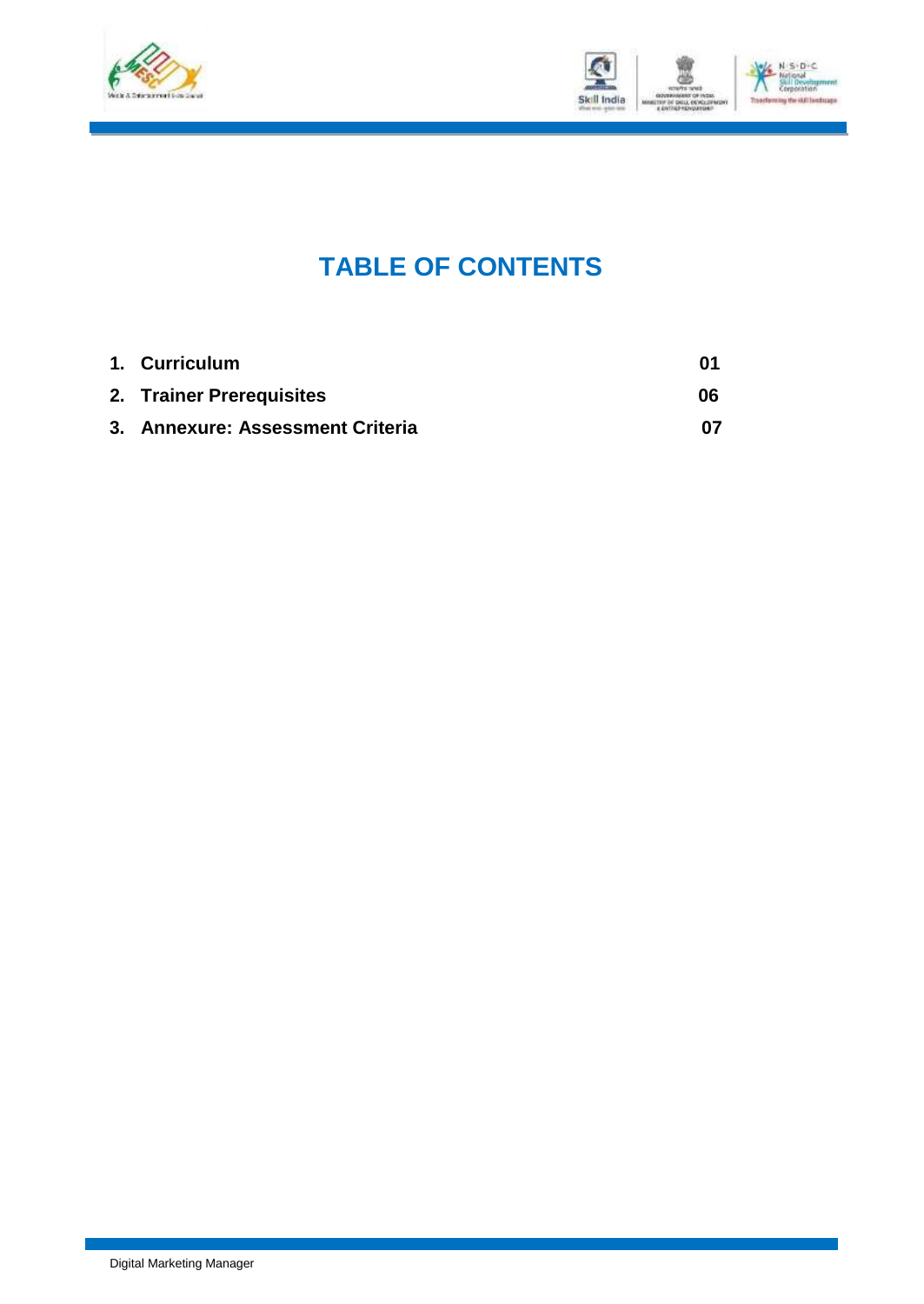



## <span id="page-3-0"></span>**Digital Marketing Manager**

**CURRICULUM / SYLLABUS**

This program is aimed at training candidates for the job of a "Digital Marketing Manager", in the "Media and Entertainment" Sector / Industry and aims at building the following key competencies amongst the learner

| <b>Program Name</b>                               | <b>Digital Marketing Manager</b>                                                                                  |                                                                                                            |  |  |  |  |
|---------------------------------------------------|-------------------------------------------------------------------------------------------------------------------|------------------------------------------------------------------------------------------------------------|--|--|--|--|
| <b>Qualification Pack</b><br>Name & Reference ID. | MES/Q0706, V1.0                                                                                                   |                                                                                                            |  |  |  |  |
| <b>Version No.</b>                                | 1.0                                                                                                               | Version Update Date   11th March 2019                                                                      |  |  |  |  |
| <b>Pre-requisites to</b><br><b>Training</b>       | Graduate or certified Social Media Manager (NSQF Level 5)                                                         |                                                                                                            |  |  |  |  |
| <b>Training Outcomes</b>                          |                                                                                                                   | After completing this programme, participants will be able to:                                             |  |  |  |  |
|                                                   | Create a digital marketing strategy based<br>on the<br>organization's goals and objectives.                       |                                                                                                            |  |  |  |  |
|                                                   | Initiate the implementation process and conduct digital<br>$\bullet$<br>marketing campaigns for the organization. |                                                                                                            |  |  |  |  |
|                                                   | $\bullet$                                                                                                         | Optimize the performance of campaigns and manage<br>budget allocation.                                     |  |  |  |  |
|                                                   |                                                                                                                   | Track the progress of digital marketing campaigns and<br>prepare performance reports for key stakeholders. |  |  |  |  |
|                                                   |                                                                                                                   | Manage the team of marketing executives and monitor their<br>performance.                                  |  |  |  |  |
|                                                   | Maintain workplace health and safety.<br>$\bullet$                                                                |                                                                                                            |  |  |  |  |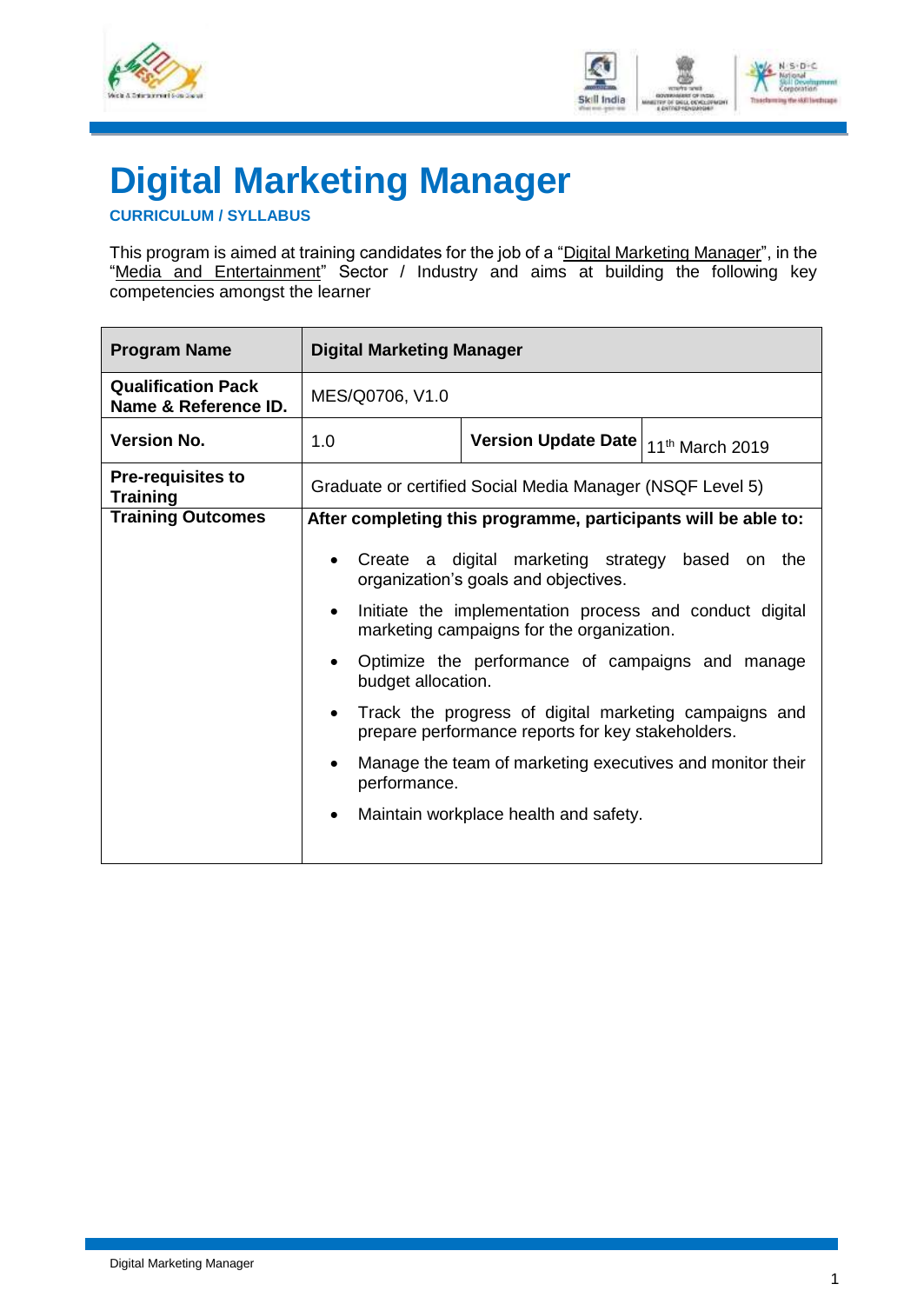



This course encompasses <u>6</u> out of <u>6</u> National Occupational Standards (NOS) of "<u>Digital Marketing</u> Manager" Qualification Pack issued by "Media and Entertainment Skills Council".

| S. No          | <b>Module</b>                                                                                                                                                                                                                      | <b>Key Learning Outcomes</b>                                                                                                                                                                                                                                                                                                                                                                                                                                                                                                                                                                                                                                                                                                                                                                                                                                                                                                                                                                    | <b>Equipments</b>                                               |
|----------------|------------------------------------------------------------------------------------------------------------------------------------------------------------------------------------------------------------------------------------|-------------------------------------------------------------------------------------------------------------------------------------------------------------------------------------------------------------------------------------------------------------------------------------------------------------------------------------------------------------------------------------------------------------------------------------------------------------------------------------------------------------------------------------------------------------------------------------------------------------------------------------------------------------------------------------------------------------------------------------------------------------------------------------------------------------------------------------------------------------------------------------------------------------------------------------------------------------------------------------------------|-----------------------------------------------------------------|
| 1              | <b>Introduction and</b><br><b>Orientation to the</b><br>job role<br><b>Theory Duration</b><br>(hh:mm)<br>10:00<br><b>Practical Duration</b><br>(hh:mm)<br>20:00<br><b>Corresponding</b><br><b>NOS Code</b><br><b>Bridge Module</b> | Describe opportunities in the media and<br>$\bullet$<br>entertainment industry<br>Recognize the importance of digital<br>$\bullet$<br>marketing and how it helps businesses in<br>getting more customers and sales<br>Recognize the difference between digital<br>$\bullet$<br>marketing and traditional marketing<br>Recognize<br>forms<br>various<br>digital<br>of<br>$\bullet$<br>marketing<br>such<br>media<br>social<br>as<br>marketing,<br>email<br>marketing,<br>search<br>engine marketing etc.<br>Analyse how companies are using digital<br>$\bullet$<br>marketing to connect with their current<br>and prospective customers                                                                                                                                                                                                                                                                                                                                                         | Computer system<br>/ laptop, diary,<br>notebook, pen,<br>marker |
| $\overline{2}$ | <b>Develop a digital</b><br>marketing<br>strategy<br><b>Theory Duration</b><br>(hh:mm)<br>20:00<br><b>Practical Duration</b><br>(hh:mm)<br>35:00<br><b>Corresponding</b><br><b>NOS Code</b><br><b>MES/N0724</b>                    | Identify the primary target audience of the<br>$\bullet$<br>organization for each product or service<br>offerings<br>Perform competitor research to analyze<br>$\bullet$<br>product<br>offerings,<br>their<br>marketing<br>methods and target segments<br>Evaluate the past customer data and do<br>$\bullet$<br>their demographic and interest profiling<br>Analyze past campaign's data to find the<br>$\bullet$<br>best performing campaigns and digital<br>marketing channels<br>Set-up digital marketing goals based on<br>$\bullet$<br>organization's objectives<br>Set-up and allocate the budget for each<br>$\bullet$<br>digital marketing channel such as social<br>media marketing, email marketing, search<br>engine marketing etc.<br>Define key performance indicators for<br>$\bullet$<br>digital marketing<br>each<br>channel<br>to<br>measure their performance<br>Define the frequency of digital marketing<br>$\bullet$<br>reports to be shared with the key<br>stakeholders | Computer system<br>/ laptop, diary,<br>notebook, pen,<br>marker |
| 3              | <b>Plan and conduct</b><br>digital marketing<br>campaigns<br><b>Theory Duration</b><br>(hh:mm)<br>15:00<br><b>Practical Duration</b><br>(hh:mm)<br>45:00                                                                           | Identify the requirements to conduct the<br>$\bullet$<br>campaigns such as image creatives,<br>online tools, landing<br>pages,<br>videos,<br>advertising copies etc.<br>Set the deadlines for the implementation<br>$\bullet$<br>of digital marketing campaigns based on<br>the available resources<br>Delegate the campaign set-up tasks to the<br>$\bullet$<br>team members based on their skill sets<br>and expertise<br>$\bullet$                                                                                                                                                                                                                                                                                                                                                                                                                                                                                                                                                           | Computer system<br>/ laptop, diary,<br>notebook, pen,<br>marker |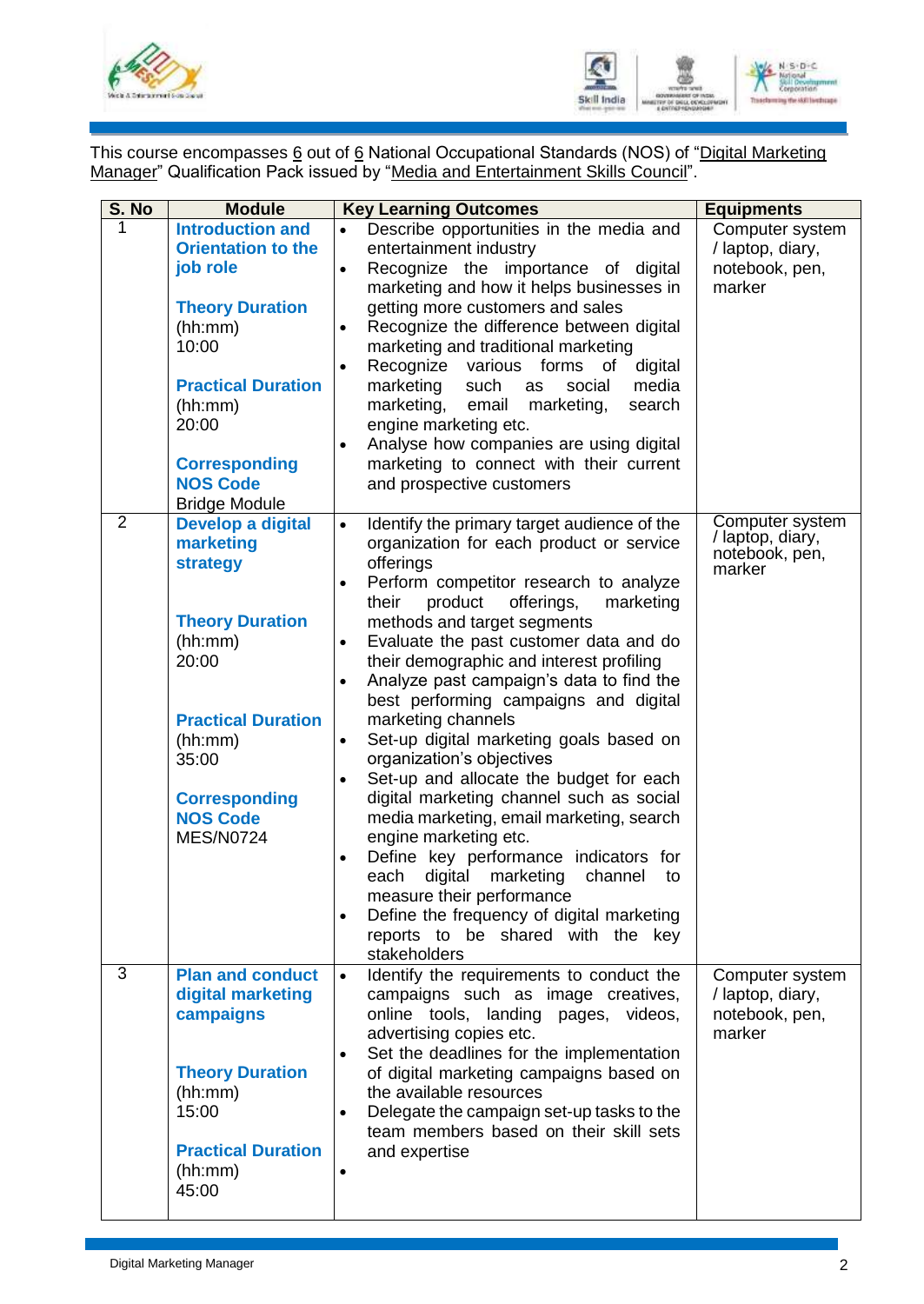





|   | <b>Corresponding</b><br><b>NOS Code</b><br><b>MES/N0725</b>                                                                                                                                                                                        | Monitor the progress of campaign<br>$\bullet$<br>implementation<br>timely<br>to<br>ensure<br>completion<br>Prioritize the campaign tasks based on its<br>impact on achieving the organization<br>goals<br>Test the set-up of campaigns to ensure<br>$\bullet$<br>there<br>campaign<br>are<br>no<br>errors<br>in<br>implementation<br>Review the campaign set-up metrics such<br>$\bullet$<br>as audience targeting, advertising format,<br>tracking and scheduling of all campaigns<br>Review the budget allocations for<br>$\bullet$<br>different campaigns as per the defined<br>plan                                                                                                                                                                                                                                                                                                        |                                                                 |
|---|----------------------------------------------------------------------------------------------------------------------------------------------------------------------------------------------------------------------------------------------------|------------------------------------------------------------------------------------------------------------------------------------------------------------------------------------------------------------------------------------------------------------------------------------------------------------------------------------------------------------------------------------------------------------------------------------------------------------------------------------------------------------------------------------------------------------------------------------------------------------------------------------------------------------------------------------------------------------------------------------------------------------------------------------------------------------------------------------------------------------------------------------------------|-----------------------------------------------------------------|
| 4 | <b>Optimize</b><br>campaign's<br>performance and<br>expenditure<br><b>Theory Duration</b><br>(hh:mm)<br>15:00<br><b>Practical Duration</b><br>(hh:mm)<br>30:00<br><b>Corresponding</b><br><b>NOS Code</b><br><b>MES/N0726</b>                      | Analyze the performance of campaigns<br>$\bullet$<br>and track metrics such as impressions,<br>engagements, reach, conversion rates,<br>Return on Investment (ROI) etc.<br>Create a comparison report based on the<br>$\bullet$<br>performance<br>of<br>digital<br>marketing<br>campaigns on different channels<br>Remove the low performing keywords with<br>$\bullet$<br>low conversion rates and click-through<br>rates<br>Evaluate the bids for best performing<br>$\bullet$<br>keywords with highest click-through rates<br>and Return on Investment (ROI)<br>Track the keyword analysis report to<br>$\bullet$<br>analyze their performance<br>Identify best advertising creatives and text<br>copies by doing split-testing<br>Update campaign scheduling based on the<br>most active hour of the day<br>Update the campaign budgets based on<br>their performance and conversion rates | Computer system<br>/ laptop, diary,<br>notebook, pen,<br>marker |
| 5 | <b>Measure and</b><br>report the<br>performance of<br>digital marketing<br>campaigns<br><b>Theory Duration</b><br>(hh:mm)<br>10:00<br><b>Practical Duration</b><br>(hh:mm)<br>20:00<br><b>Corresponding</b><br><b>NOS Code</b><br><b>MES/N0727</b> | Measure the overall impact of digital<br>$\bullet$<br>marketing campaigns on key performance<br>metrics such as sales, enquiries and<br>Return on Investment (ROI)<br>Measure the performance of all digital<br>marketing campaigns against the defined<br>goals and objectives<br>Document<br>including<br>a<br>report<br>key<br>$\bullet$<br>performance metrics of all digital marketing<br>campaigns such as impressions, click-<br>through rates, cost per click, cost per lead,<br>conversion rates, etc.<br>Create summary report for the impact of<br>$\bullet$<br>digital marketing campaigns on the overall<br>revenue and sales growth using the web<br>analytics tools<br>Track the performance of<br>individual<br>$\bullet$<br>keywords in the search campaigns                                                                                                                  | Computer system<br>/ laptop, diary,<br>notebook, pen,<br>marker |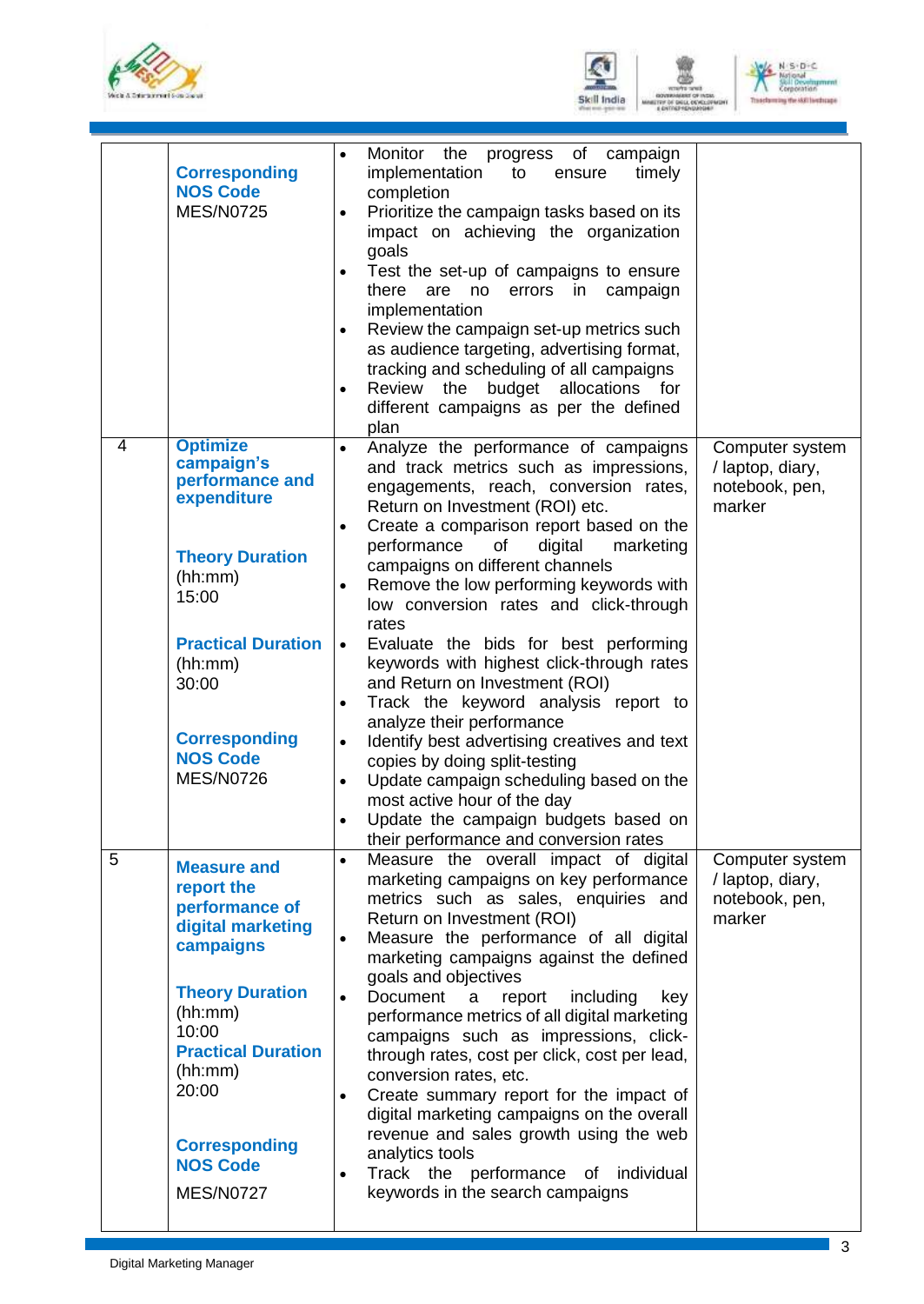





|                |                                                                                                                                                                                                                                           | Use web analytics tools to analyze data<br>$\bullet$<br>such as website traffic and conversions<br>Present the campaign performance and<br>optimization reports to the stakeholders<br>Create MIS reports from the data provided<br>by the digital advertising platforms for the<br>key stakeholders                                                                                                                                                                                                                                                                                                                                                                                                                                                                                                                                                                                                                                                                                                                                              |                                                                                                                |
|----------------|-------------------------------------------------------------------------------------------------------------------------------------------------------------------------------------------------------------------------------------------|---------------------------------------------------------------------------------------------------------------------------------------------------------------------------------------------------------------------------------------------------------------------------------------------------------------------------------------------------------------------------------------------------------------------------------------------------------------------------------------------------------------------------------------------------------------------------------------------------------------------------------------------------------------------------------------------------------------------------------------------------------------------------------------------------------------------------------------------------------------------------------------------------------------------------------------------------------------------------------------------------------------------------------------------------|----------------------------------------------------------------------------------------------------------------|
| 6              | <b>Manage a team of</b><br>marketing<br>executives and<br>their performance<br><b>Theory Duration</b><br>(hh:mm)<br>10:00<br><b>Practical Duration</b><br>(hh:mm)<br>20:00<br><b>Corresponding</b><br><b>NOS Code</b><br><b>MES/N0728</b> | Define the tasks clearly for the team<br>$\bullet$<br>members and delegate it to them based on<br>their skill set and expertise<br>Brief the team members about the high<br>$\bullet$<br>level goals and expected outcomes from<br>the campaigns<br>Define the key performance indicators<br>$\bullet$<br>(KPIs) for each team member to measure<br>their performance<br>Set the task completion deadlines for each<br>team member<br>Monitor the work done by the team<br>$\bullet$<br>members in terms of quality and execution<br>speed<br>Analyze the quality of the work of the team<br>$\bullet$<br>members and share constructive feedback<br>Identify key improvement areas of the team<br>$\bullet$<br>members and provide necessary training to<br>improve their efficiency<br>Support innovation within the team and<br>$\bullet$<br>encourage them to share new ideas to<br>improve overall process and achieve better<br>results<br>Motivate<br>the<br>members<br>by<br>team<br>$\bullet$<br>appreciating their work and recognizing | Computer system<br>/ laptop, diary,<br>notebook, pen,<br>marker                                                |
| $\overline{7}$ | <b>Maintain</b><br>workplace health<br>and safety<br><b>Theory Duration</b><br>(hh:mm)<br>15:00<br><b>Practical Duration</b><br>(hh:mm)<br>40:00<br><b>Corresponding</b><br><b>NOS Code</b><br><b>MES/N0104</b>                           | their efforts<br>Maintain a healthy, safe and secure<br>working environment by identifying the<br>relevant people responsible for health and<br>identifying<br>safety,<br>risks,<br>following<br>emergency procedures etc.<br>Use first aid kit when needed and keep<br>$\bullet$<br>oneself informed on first aid procedures.<br>Participate in organization health and<br>safety knowledge sessions and drills.<br>Identify the people responsible for health<br>and safety in the workplace, including<br>those to contact in case of an emergency.<br>Identify security signals like fire alarms and<br>$\bullet$<br>places such as staircases, fire warden<br>stations, first aid and medical rooms.<br>Identify aspects of your workplace that<br>could cause potential risk to own and<br>others health and safety.<br>Ensure one's own personal health and<br>$\bullet$<br>safety, and that of others in the workplace<br>by following precautionary measures.                                                                            | Computer system<br>/ laptop, diary,<br>notebook, pen,<br>marker, Health<br>and Safety Signs<br>and policy etc. |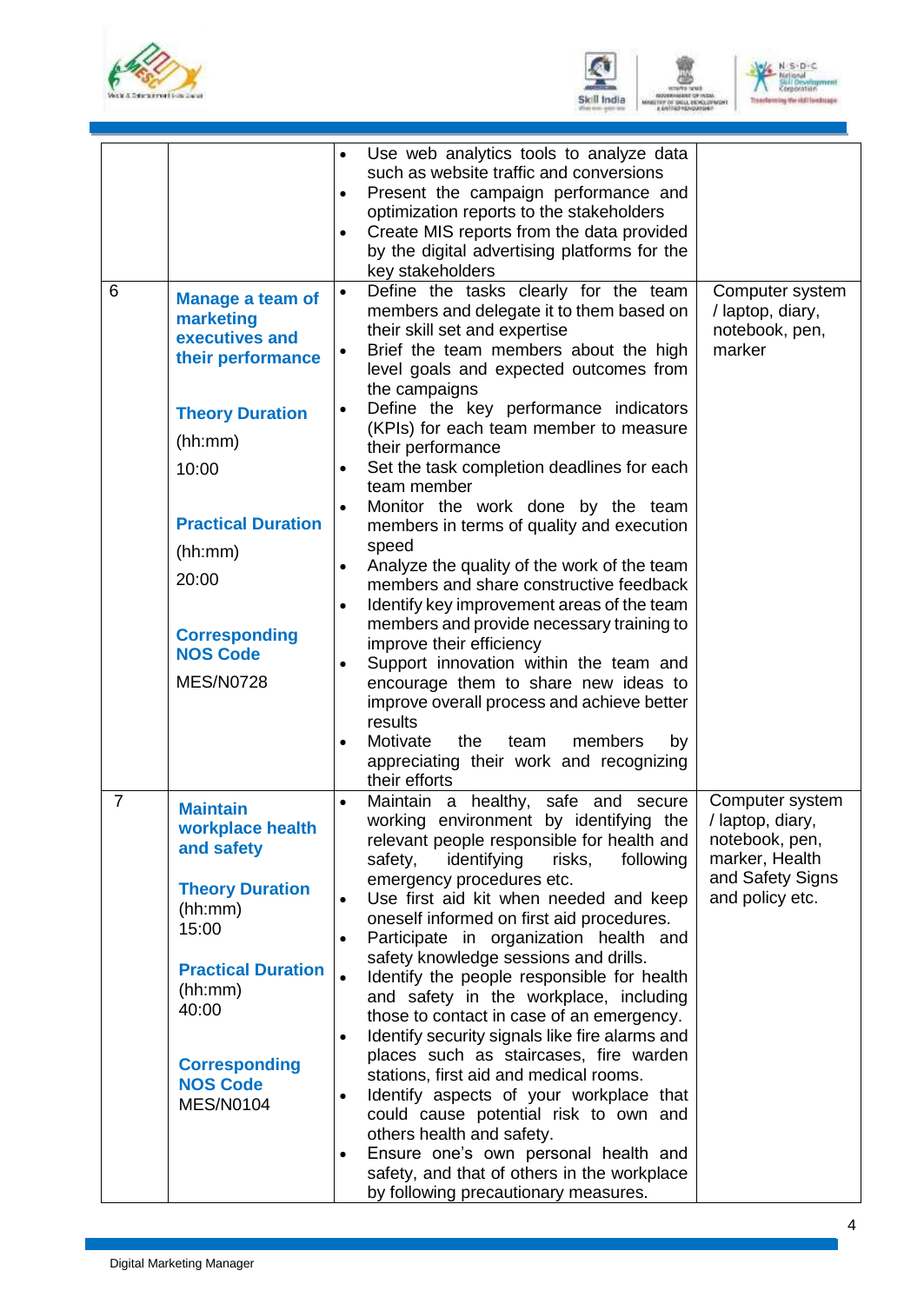



|                                               | Report hazards outside one's authority to<br>$\bullet$<br>the relevant person in line with<br>organizational procedures and warn other<br>people who may be affected by these<br>hazards.<br>Follow organisation's emergency<br>$\bullet$<br>procedures for accidents, fires or any other<br>natural calamity in case of a hazard.<br>Minimize risks like illness, accidents, fires<br>$\bullet$<br>or any other natural calamity safely and<br>within the limits of individual's authority. |  |
|-----------------------------------------------|----------------------------------------------------------------------------------------------------------------------------------------------------------------------------------------------------------------------------------------------------------------------------------------------------------------------------------------------------------------------------------------------------------------------------------------------------------------------------------------------|--|
| <b>Total Duration</b><br>305:00               | <b>Unique Equipment Required:</b>                                                                                                                                                                                                                                                                                                                                                                                                                                                            |  |
| <b>Theory Duration</b><br>95:00               | Diary, notebook, pen, Computer System /<br>laptop, white board, marker, projector,<br>Health and Safety Signs and policy etc.                                                                                                                                                                                                                                                                                                                                                                |  |
| <b>Practical</b><br><b>Duration</b><br>210:00 |                                                                                                                                                                                                                                                                                                                                                                                                                                                                                              |  |

Grand Total Course Duration: **305 Hours, 0 Minutes** *(This syllabus/ curriculum has been approved by Media and Entertainment Skills Council)*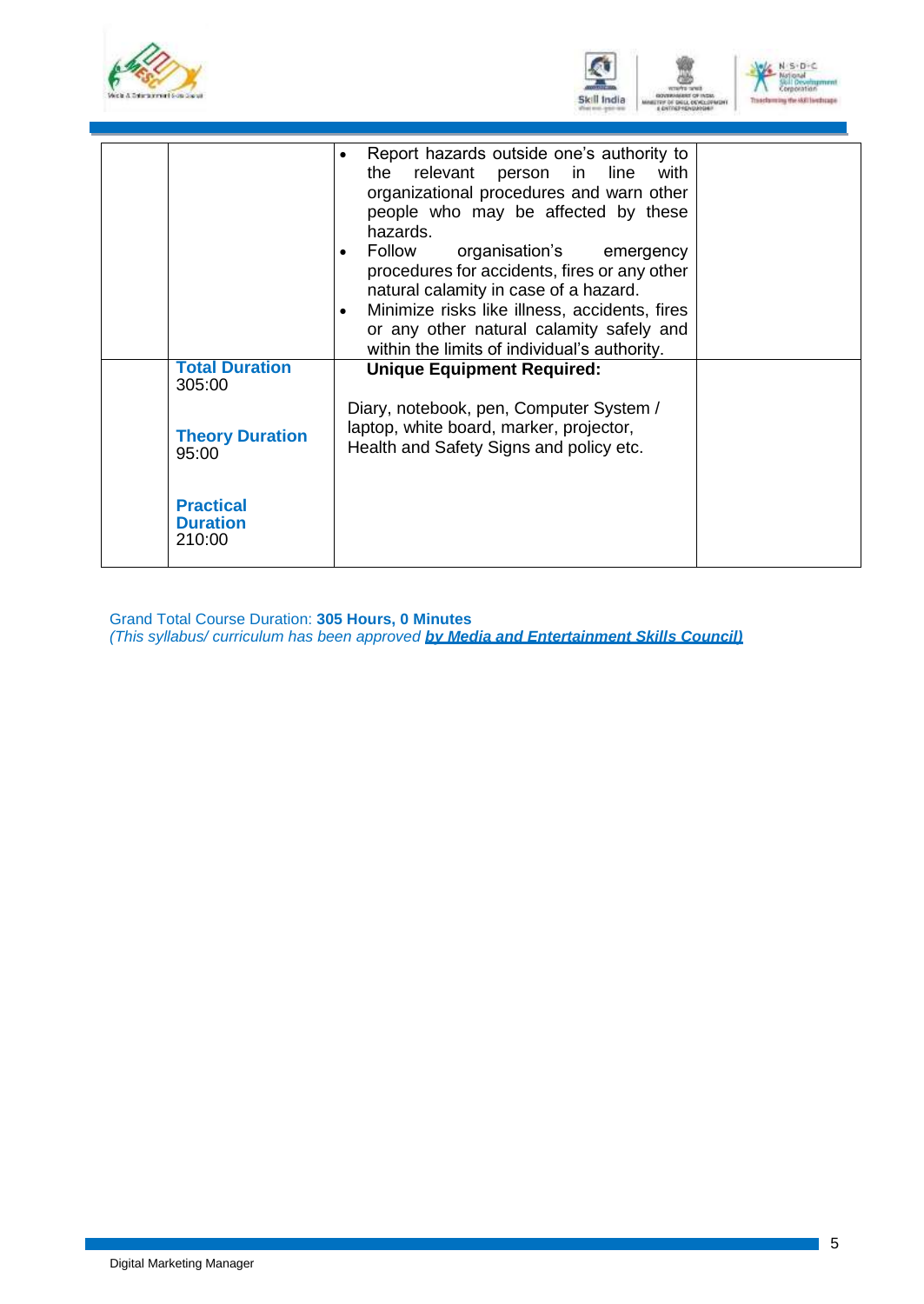



### <span id="page-8-0"></span>**Trainer Prerequisites for Job role: "Digital Marketing Manager" mapped to Qualification Pack: "MES/Q0706, version 1.0"**

| Sr.<br>No.     | Area                                         | <b>Details</b>                                                                                                                                                                                                                                                                                                                                                                                                                   |
|----------------|----------------------------------------------|----------------------------------------------------------------------------------------------------------------------------------------------------------------------------------------------------------------------------------------------------------------------------------------------------------------------------------------------------------------------------------------------------------------------------------|
| $\mathbf 1$    | <b>Job Description</b>                       | To deliver accredited training service, mapping to the<br>curriculum detailed above, in accordance with Qualification<br>Pack "MES/Q0706" version 1.0.                                                                                                                                                                                                                                                                           |
| $\overline{2}$ | <b>Personal Attributes</b>                   | The candidate should have aptitude for conducting training,<br>pre /post work to ensure competent, employable candidates at<br>the end of training. The individual in this role must be creative<br>with high degree of professional responsibility and timeliness<br>with deadlines. He/she in this role holders has to be open-<br>minded, willing to try new things and comfortable taking advice<br>from unexpected sources. |
| $\overline{3}$ | Minimum Educational<br><b>Qualifications</b> | Graduate or certified Digital Marketing Manager (NSQF Level<br>6)                                                                                                                                                                                                                                                                                                                                                                |
| 4a             | <b>Domain Certification</b>                  | Certified for Job Role: "Digital Marketing Manager" mapped to<br>QP: "MES/Q0706", version 1.0. Minimum accepted score as<br>per SSC guidelines is 70%.                                                                                                                                                                                                                                                                           |
| 4 <sub>b</sub> | <b>Platform Certification</b>                | Recommended that the Trainer is certified for the Job Role:<br>"Trainer", mapped to the Qualification Pack: "MEP/Q2601, V1.0"<br>with scoring of minimum 80%.                                                                                                                                                                                                                                                                    |
| 5              | <b>Experience</b>                            | Minimum 2 years of work experience as a digital marketer.<br>He should be able to communicate in English. He should have<br>knowledge of digital media, digital software tools, Safety,<br>Health & Hygiene.                                                                                                                                                                                                                     |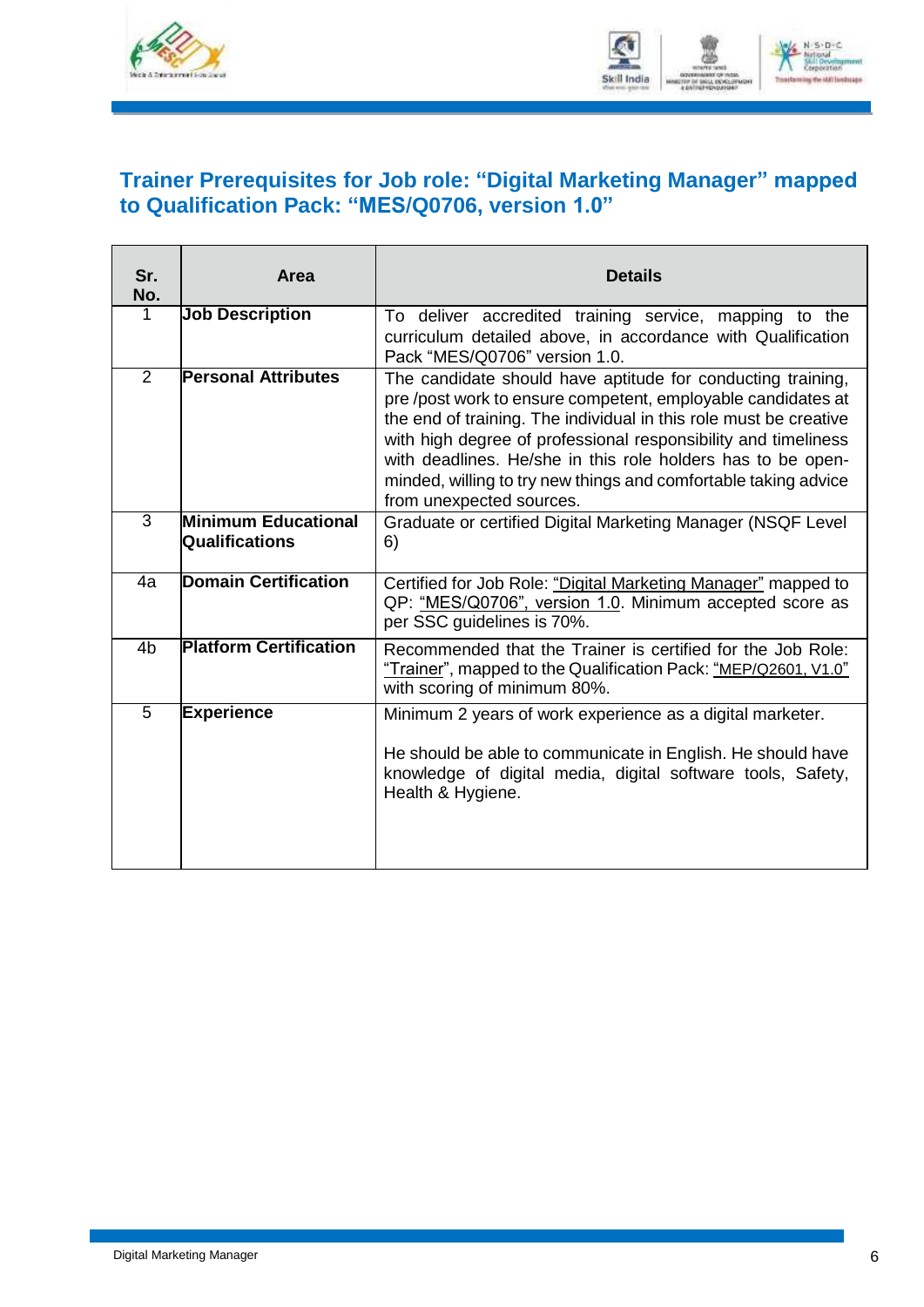



#### <span id="page-9-0"></span>**Annexure: Assessment Criteria**

| <b>Assessment Criteria</b>  |                                               |
|-----------------------------|-----------------------------------------------|
| <b>Job Role</b>             | <b>Digital Marketing Manager</b>              |
| <b>Qualification Pack</b>   | <b>MES/Q0706, version 1.0</b>                 |
| <b>Sector Skill Council</b> | <b>Media and Entertainment Skills Council</b> |

#### **Guidelines for Assessment**

1. Criteria for assessment for each Qualification Pack will be created by the Sector Skill Council. Each Performance Criteria (PC) will be assigned marks proportional to its importance in NOS. SSC will also lay down proportion of marks for Theory and Skills Practical for each PC.

2. The assessment for the theory part will be based on knowledge bank of questions created by the SSC.

3. Assessment will be conducted for all compulsory NOS, and where applicable, on the selected elective/option NOS/set of NOS.

4. Individual assessment agencies will create unique question papers for theory part for each candidate at each examination/training center (as per assessment criteria below).

5. Individual assessment agencies will create unique evaluations for skill practical for every student at each examination/training center based on this criterion.

6. To pass the Qualification Pack, every trainee should score a minimum of 70% of aggregate marks to successfully clear the assessment.

7. In case of *unsuccessful completion*, the trainee may seek reassessment on the Qualification Pack.

|                                       | <b>Compulsory NOS</b><br><b>Total Marks: 600</b>                                                                                                             |                       |        | <b>Marks Allocation</b> |                                   |  |
|---------------------------------------|--------------------------------------------------------------------------------------------------------------------------------------------------------------|-----------------------|--------|-------------------------|-----------------------------------|--|
| <b>Assessment</b><br>outcomes         | <b>Assessment criteria for outcomes</b>                                                                                                                      | <b>Total</b><br>marks | Out Of | <b>Theory</b>           | <b>Skills</b><br><b>Practical</b> |  |
| 1. MES/N0724<br>(Develop a<br>digital | PC1.<br>identify<br>understand organization's<br>and<br>objectives for aligning digital marketing campaigns<br>towards it                                    |                       | 10     | 3                       | 7                                 |  |
| marketing<br>strategy)                | PC2. set-up clear, specific and measurable goals for<br>each digital marketing campaign                                                                      |                       | 10     | 3                       | 7                                 |  |
|                                       | PC3. analyze current customer base to find out<br>their common characteristics and interests                                                                 |                       | 10     | 3                       | 7                                 |  |
|                                       | PC4. research about the key competitors to identify<br>who they are targeting and who are their current<br>customers                                         |                       | 10     | 2                       | 8                                 |  |
|                                       | PC5. create the profile of the ideal target customer<br>like their age, location, gender, interests etc. using<br>all the data collected during the research | 100                   | 15     | 5                       | 10                                |  |
|                                       | PC6. identify the digital marketing channels such as<br>Search Engine Optimization (SEO), Search Engine<br>Marketing (SEM), social media, email marketing    |                       | 15     | 5                       | 10                                |  |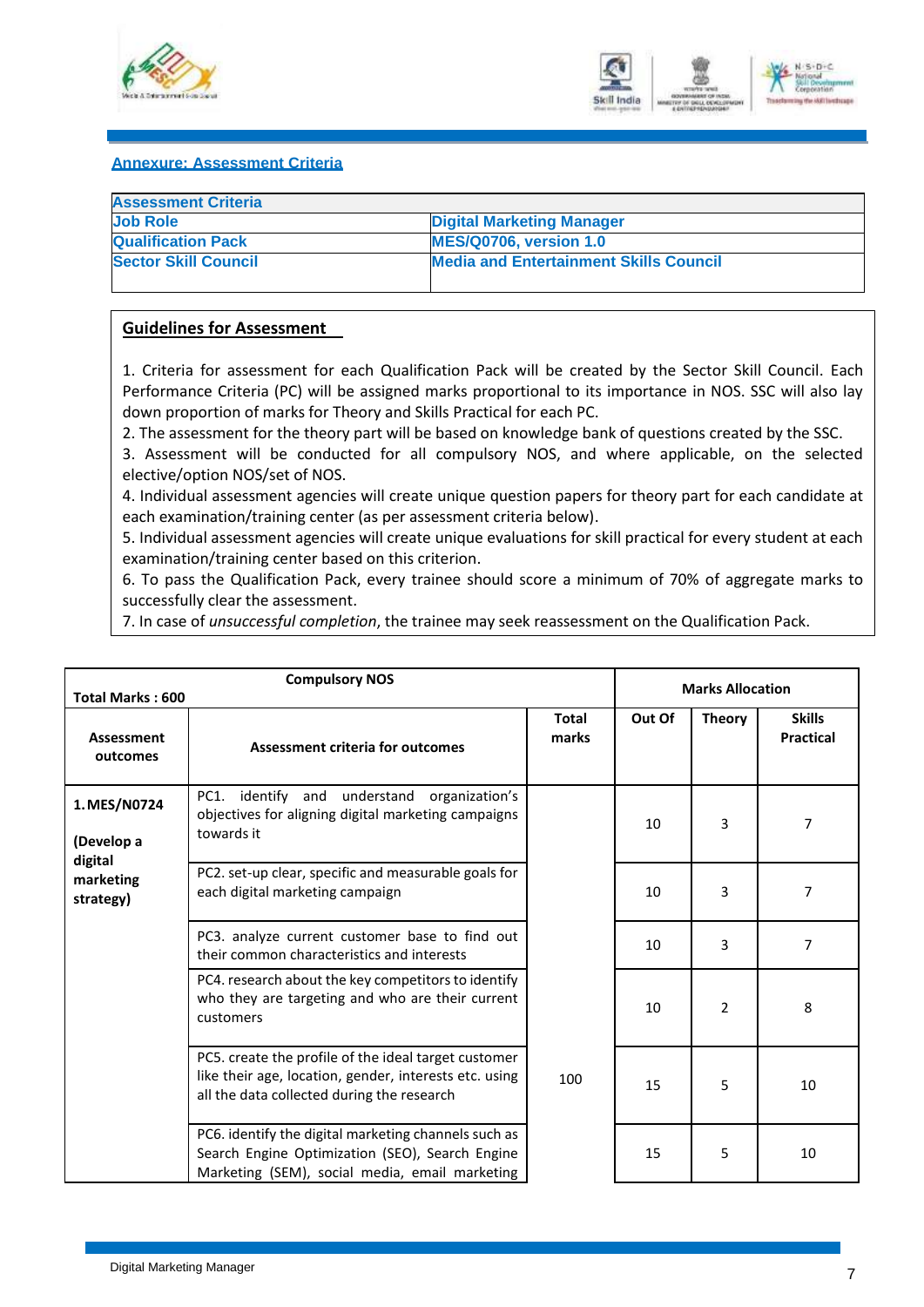





|                                         | etc. based on the defined objectives and goals                                                                                            |              |     |    |                |
|-----------------------------------------|-------------------------------------------------------------------------------------------------------------------------------------------|--------------|-----|----|----------------|
|                                         | PC7. set-up and allocate the budget for each digital<br>marketing channel                                                                 |              | 15  | 5  | 10             |
|                                         | PC8. define key performance indicators (KPI) for<br>each digital marketing campaign to measure their<br>outcome                           |              | 10  | 3  | $\overline{7}$ |
|                                         | PC9. set-up the frequency of performance reports<br>to be created and shared with the stakeholders                                        |              | 5   | 1  | 4              |
|                                         |                                                                                                                                           | <b>Total</b> | 100 | 30 | 70             |
| 2. MES/N0725<br>(Plan and<br>conduct    | PC1. prioritize the set-up of campaigns based on<br>the expected ROI which will produce maximum<br>results                                |              | 10  | 3  | $\overline{7}$ |
| digital<br>marketing<br>campaigns)      | PC2. set the timelines and dates for getting each<br>digital marketing campaign live based on the<br>available resources                  |              | 10  | 3  | $\overline{7}$ |
|                                         | PC3. identify the campaign requirements such as<br>content, advertising copies, creatives, keywords,<br>landing pages etc.                |              | 15  | 5  | 10             |
|                                         | PC4. delegate the campaign tasks to the team<br>members along with set completion deadline                                                | 100          | 15  | 5  | 10             |
|                                         | PC5. monitor the work progress, review the quality<br>and give feedback to the team members                                               |              | 15  | 4  | 11             |
|                                         | PC6. test and ensure that the conversion tracking is<br>set-up properly for each campaign                                                 |              | 10  | 3  | $\overline{7}$ |
|                                         | PC7. review the target audience, keywords and<br>scheduling of all the campaigns                                                          |              | 15  | 4  | 11             |
|                                         | PC8. review and ensure that the campaign budgets<br>are set-up as per the plan                                                            |              | 10  | 3  | 7              |
|                                         |                                                                                                                                           | <b>Total</b> | 100 | 30 | 70             |
| 3. MES/N0726<br>(Optimize<br>campaign's | PC1. analyze the performance of campaigns in<br>terms of reach, engagement, cost per click, cost per<br>conversion, conversion rates etc. |              | 15  | 5  | 10             |
| performance<br>and                      | PC2. segment the campaign performance by target<br>audience, keywords, placements, time and day of<br>week, ad copies and creatives       |              | 15  | 5  | 10             |
| expenditure)                            | PC3. create a comparison report to analyze<br>campaign's performance on different channels<br>such as search and social                   |              | 15  | 4  | 11             |
|                                         | PC4. analyze and remove the low performing<br>keywords from the campaigns based on the insights                                           | 100          | 15  | 4  | 11             |
|                                         | PC5. stop the advertisement with low click-through<br>rate (CTR) and conversion rates                                                     |              | 15  | 4  | 11             |
|                                         | PC6. increase the bids for the best performing<br>keywords to get higher advertising rankings                                             |              | 15  | 5  | 10             |
|                                         | PC7. allocate more budgets towards the better<br>performing campaigns generating higher return on                                         |              | 10  | 3  | $\overline{7}$ |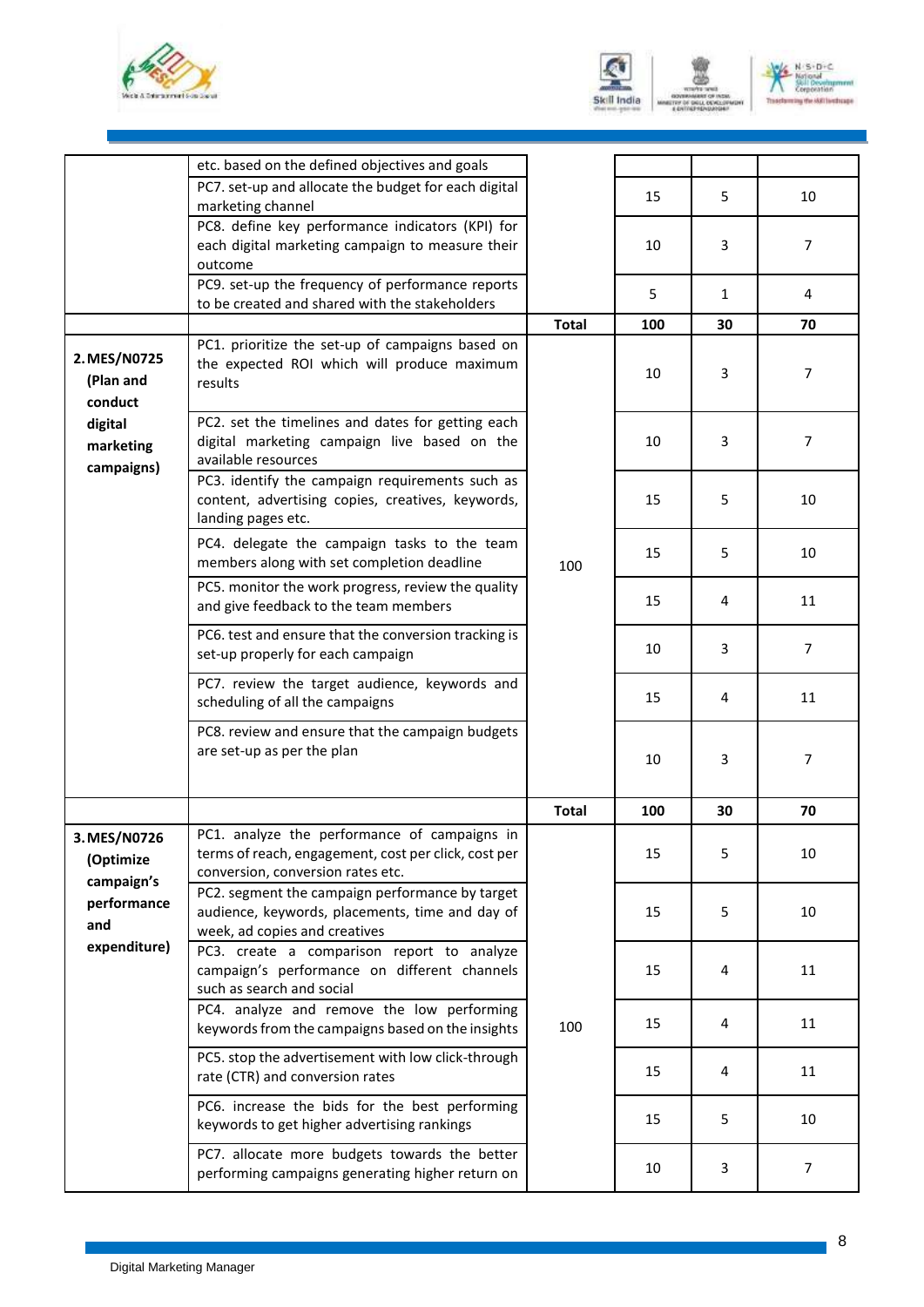





|                                                      | investment                                                                                                                                                                                                           |              |     |    |    |
|------------------------------------------------------|----------------------------------------------------------------------------------------------------------------------------------------------------------------------------------------------------------------------|--------------|-----|----|----|
|                                                      |                                                                                                                                                                                                                      | <b>Total</b> | 100 | 30 | 70 |
| 4. MES/N0727<br>(Measure and<br>report the           | PC1. monitor and measure the performance of all<br>digital marketing campaigns in terms of reach,<br>engagement, cost per click, cost per conversion etc.                                                            |              | 25  | 10 | 15 |
| performance<br>of digital<br>marketing               | PC2. measure the impact of digital marketing<br>campaigns and activities on the overall website<br>traffic, leads, sales and revenue                                                                                 |              | 20  | 5  | 15 |
| campaigns)                                           | PC3. document all the key performance metrics of<br>all campaigns such as impressions, click-through<br>ratio, cost per click, cost per lead, expenditure,<br>conversions, revenue and Return On Investment<br>(ROI) | 100          | 20  | 5  | 15 |
|                                                      | PC4. create channel wise comparison report for the<br>performance of digital marketing campaigns such<br>as on search, social, email platforms                                                                       |              | 15  | 5  | 10 |
|                                                      | PC5. create a report summarizing the impact of<br>digital marketing activities on the website traffic<br>and conversions using the web analytics tools                                                               |              | 20  | 5  | 15 |
|                                                      |                                                                                                                                                                                                                      | <b>Total</b> | 100 | 30 | 70 |
|                                                      | PC1. brief and share the high level campaign goals<br>with the team members                                                                                                                                          |              | 15  | 3  | 12 |
| 5. MES/N0728<br>(Manage a<br>team of                 | PC2. define tasks clearly and delegate them based<br>on the expertise and core competency of team<br>members                                                                                                         |              | 15  | 3  | 12 |
| marketing<br>executives<br>and their<br>performance) | PC3. set the completion deadlines for each team<br>member and define their KPIs (key performance<br>indicator)                                                                                                       |              | 15  | 3  | 12 |
|                                                      | PC4. monitor the progress and quality of work done<br>by the team members on a regular basis                                                                                                                         | 100          | 15  | 3  | 12 |
|                                                      | PC5. assess the quality of work and give<br>constructive feedback to the team members                                                                                                                                |              | 10  | 10 | 0  |
|                                                      | PC6. recognize the efforts of team members on a<br>one-on-one basis as well as in public to motivate<br>them                                                                                                         |              | 10  | 10 | 0  |
|                                                      | PC7. support innovation and encourage sharing of<br>new ideas                                                                                                                                                        |              | 10  | 10 | 0  |
|                                                      | PC8. identify improvement areas and provide<br>training for the growth and development of team<br>members                                                                                                            |              | 10  | 3  | 7  |
|                                                      |                                                                                                                                                                                                                      | <b>Total</b> | 100 | 45 | 55 |